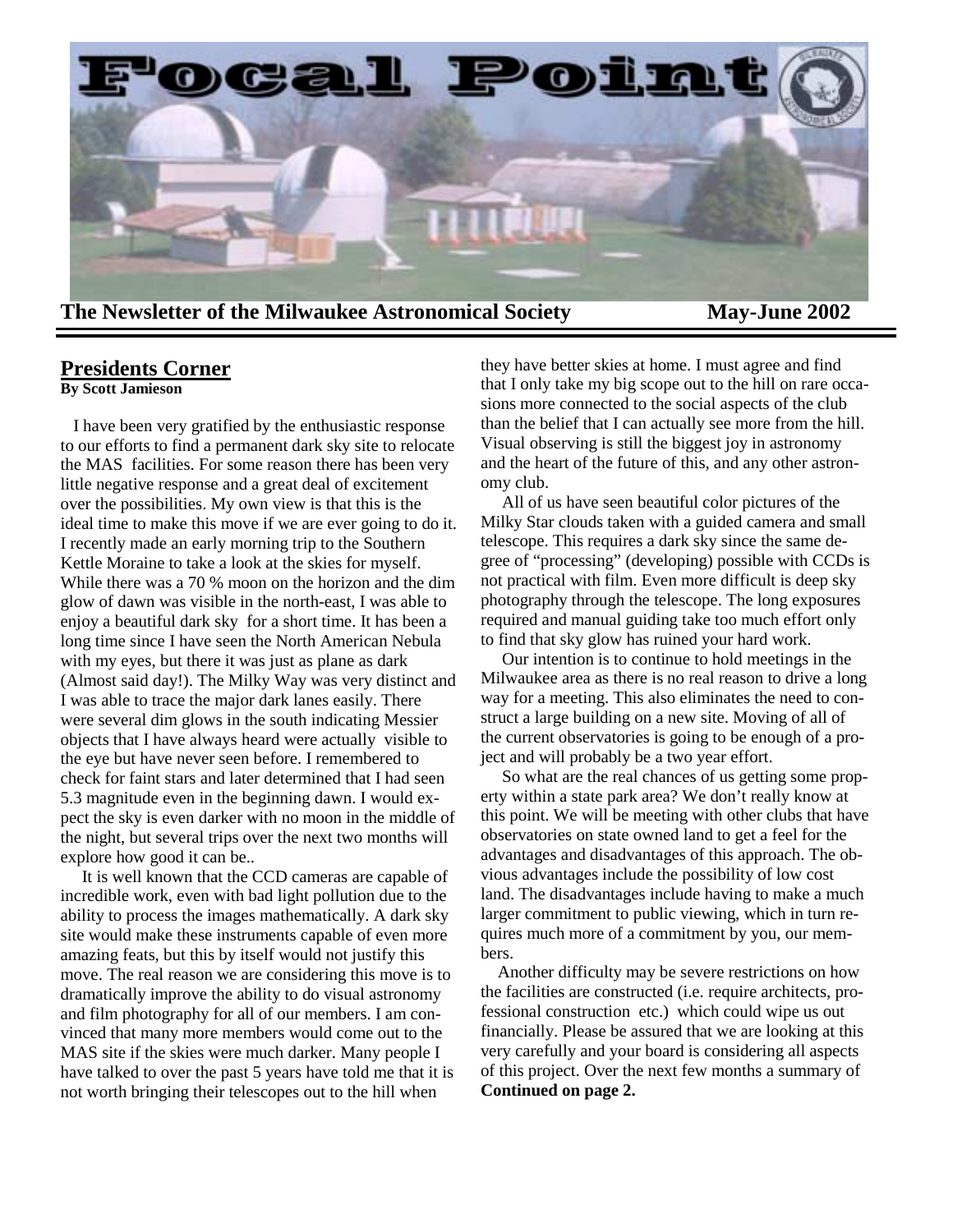the possible sites and full project cost estimates along **2**  with a summary of our clubs' assets will be completed and presented to your board of directors, so make sure they know how you feel!

 The final answer may be that the we can't afford to move or should not move for various reasons, but this decision must be made with the knowledge that this may be the last time it is possible to find a suitable site. The sky is not getting darker and land is not getting cheaper or more available.

 My correct e-mail address is SJamiem16@aol.com if you want to contact me directly.

#### **Some great images by our Observatory Director**

Gerry Samoylk sent me the images seen below and I thought they were stunning. The first one is of Jupiter in all its colorful splendor.



This Jupiter image was taken on January 12, 2002(UT) thru the Z scope. Three images thru Red, Green and Blue filters were combined to produce the color. All images were 0.11 seconds. One advantage of the short exposures that is possible with the CCD is the ability to freeze the seeing.



The second one is of the Comet I-Z. The comet I-Z image was made up of several exposures combined totaling 100 seconds. It was taken with the Tangney observatory with the ST-9 unfiltered on March 11, 2002.

### **MAS open house schedule for 2002**

| April 26thSaturns Rings                             |
|-----------------------------------------------------|
| May 3rdConstellation Myths                          |
| May 24thWomen are from Venus, Men<br>are from Mars. |
| August 9thPerseid Meteor shower                     |
| September 6thThe Milky Way                          |
| September 27thPlanets around other stars?????       |

### sion from the floor to help our members get more **Volunteers Needed!!!!!!!!!!!!!!**

MAS is in need of volunteers to speak for the May 24th and August 9th open houses. Please contact **Notice to all MAS members May Elections!** 414-425-2331 if you are interested. Lee Keith at leekeith1@juno.com or phone him at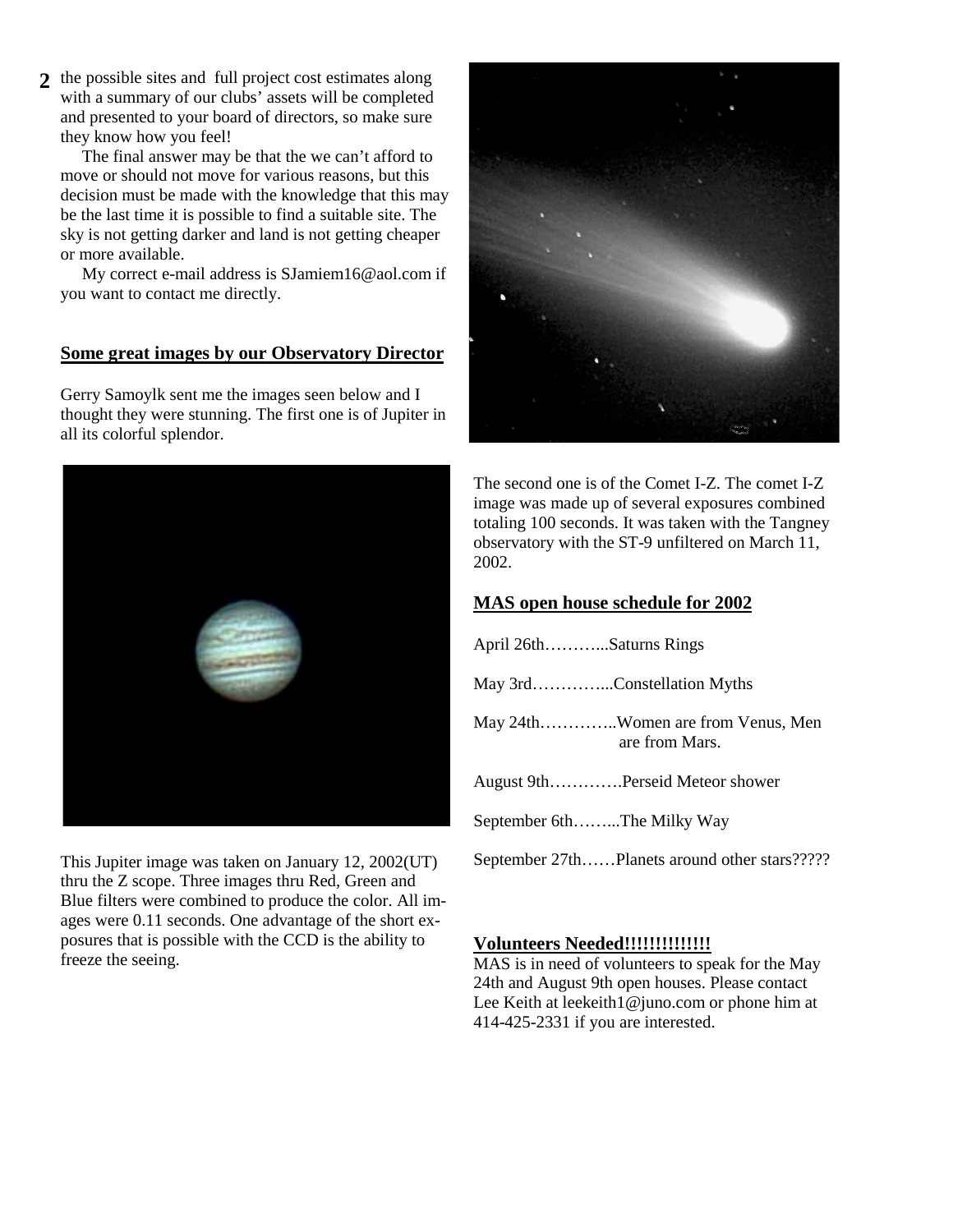# **MAS May Meeting 3**

The next meeting of the Milwaukee Astronomical Society will be held on May 17th at the observatory. The Board meeting will be at 7:00pm all board members are expected to attend and the general meeting will be at 8:00pm. Don't forget elections will be held this meeting.



### **MAS Picnic By Vern Hoag**

Don't forget to mark your calendars for the annual picnic at the observatory on July 13th this year. You're welcome to come out early and have a beverage or two and try some hot delicious popcorn. The picnic is a great time to meet our newer members and catch up with old friends. Come see our newer equipment and have a good time with your fellow members. Hope to see you all there.

# **Welcome New Members**

We would like to welcome the following new members to MAS. Peter and Laurie Bartsch, Sean, Sarah and Rachel Haggerty and Stacey Haggerty. We hope you will enjoy your membership and please don't be afraid to get involved and please don't be afraid to ask questions.

## **Announcements!!!!!!!!!!!! Got the old magazines Blues!!!!!!!!!!!!!!**

Donate those old unneeded back issue's of Astronomy and Sky & Telescope magazines to the MAS, to give out at open houses. They will be put to good use inspiring the next generation of Astronomers. Just leave them at the observatory with a note that they are to be given away or call Lee Keith at 414-425-2331

### **How to find it? by Gary Parson**

I would like to apologize for the shortness of this newsletter and the absence of my normal column **How to find**  it. Health reasons have curtailed my normal efforts. I hope to be back at 100% by the July-August issue. Once again I am sorry.

Gary Parson Editor

#### **Do you have an email Address**

If you have an email address that is new or changed please contact me via email at glpar1951@prodigy.net or call me at 262- 895-3015.

### **Library News By Scott Laskowski MAS Librarian**

There are several new books in our library. The first is: **Photoelectric Photometry of Variable Stars** A practicle guide for the smaller observatory by Douglas S. Hall and Russell M. Genet-1989. **P.E.P.** is more for the technically advanced MAS members that will gain data for scientific reasearch. Variable star observations can be visual, or the use of CCD-which is more accurate but time consuming or PEP which is slow but more accurate than visual. PEP may be outdated by CCD observations of variable stars but can still be valuable of real-time observations, such as asteroids occultation's. The whole method of PEP and the evolution of equipment and history is described in very technical terms. Recommended by Chris Hesseltine.

**For the History Section-** Available to members upon request.

**Nearby Galaxies Atlas:** by R. Brent Tully & Richard Fisjer-1987. This book contains charts of galaxies, there types but no foreground star to guide us as a usable search aid. But a conception of perspective for local extragalactic structure is mapped. (Donated by Lee Keith)

**The Stars:** A new way to see them by H.A.Rey-1952-66. Not a 1st edition but a classic for history, this is an old and very forthright guide for learning the night sky. There is a copy in the **Take and Borrow section** of the MAS library.(Donated by Rudy Poklar) (The hard cover for the MAS history section was donated by Virgil Tangney).